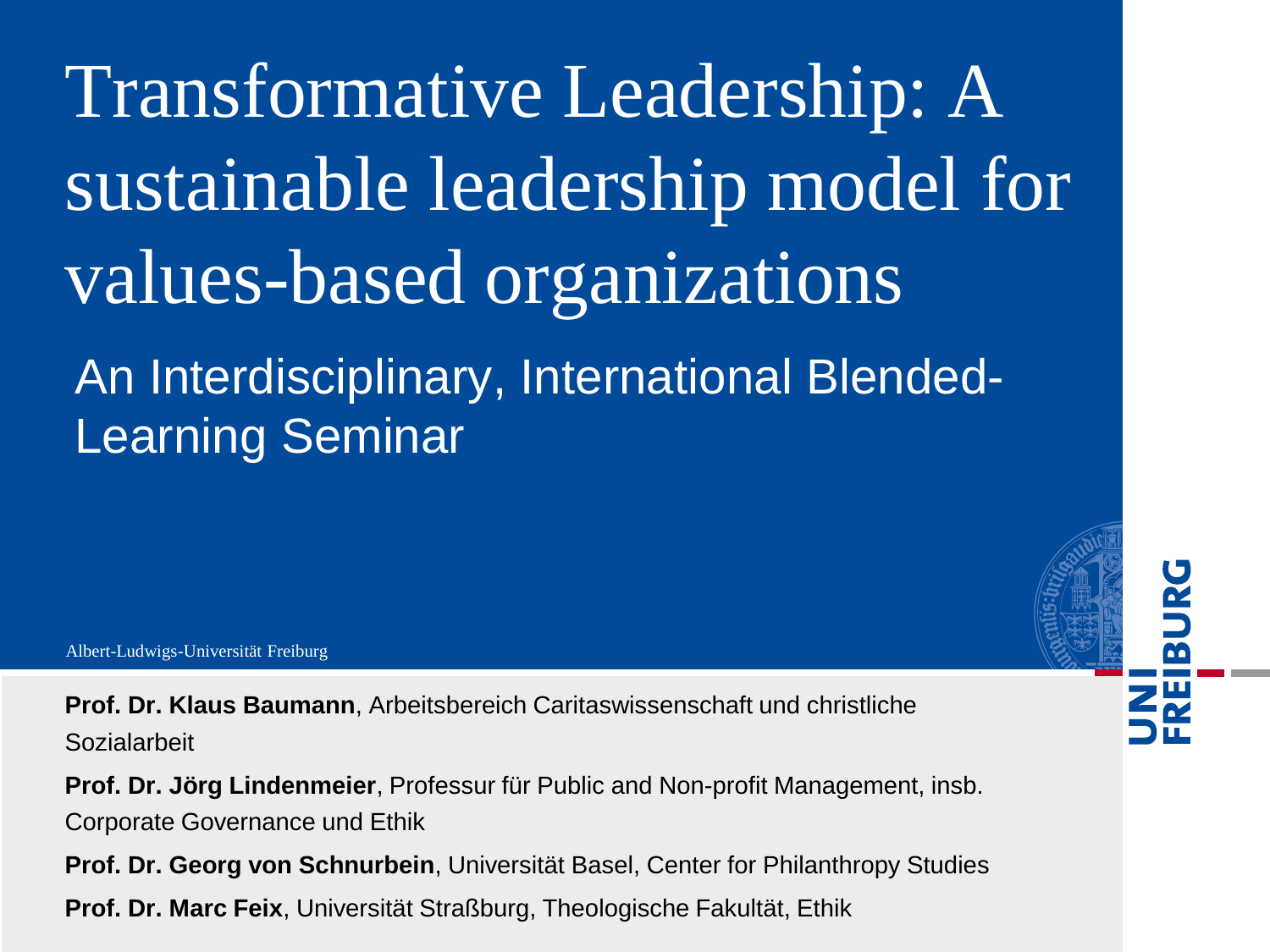## Transformative Leadership…

"is an ethically based leadership model that integrates a commitment to values and outcomes by optimizing the long-term interests of stakeholders and society and honoring the moral duties owed by organizations to their stakeholders."

 $\overline{\mathbf{r}}$ 

*Caldwell C, et al. (2012): Transformative Leadership – Achieving Unparalleled Excellence. Journal of Business Ethics 109:175 - 187. p. 176*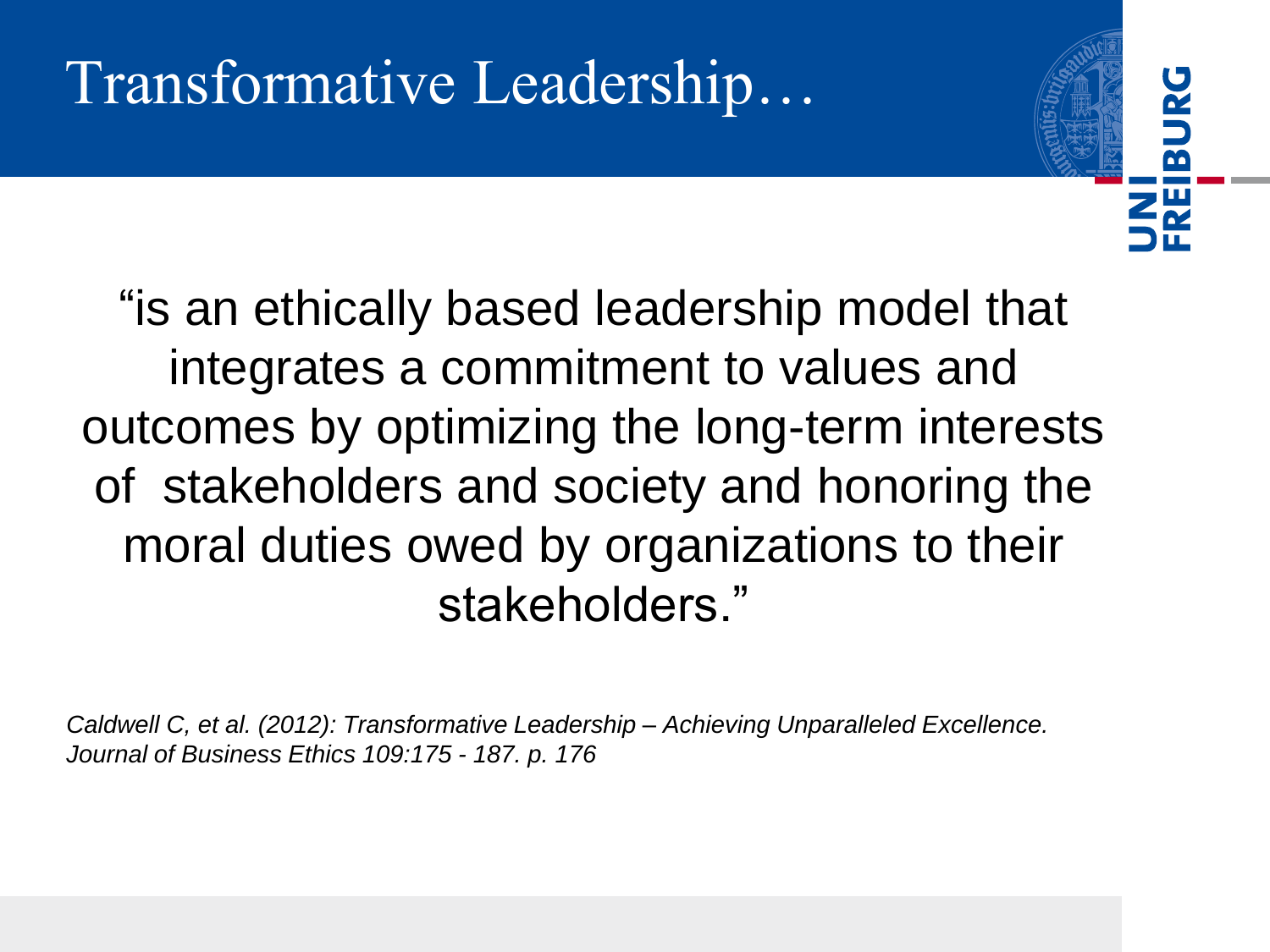### Course Aims



- Gain theoretical and practical insights into the 5<sup>2</sup> field of leadership in public, non-profit and values-based organizations
- Dicuss leadership topics in an interdisciplinary, international setting

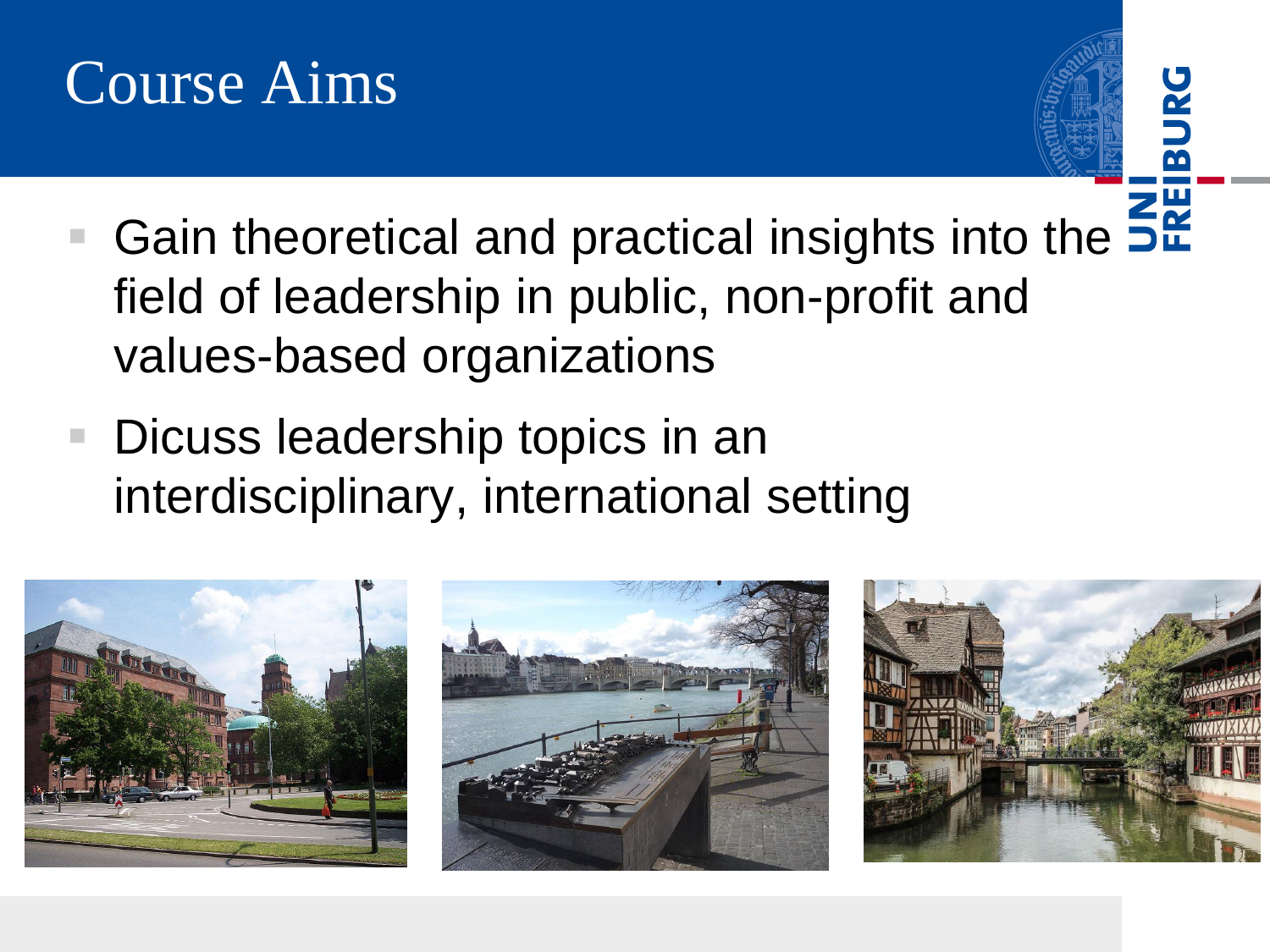## Course Outline

#### Target group:

- Students completing their Master's in:
	- Public and Non-Profit Management
	- Economics
	- Caritas Science and Ethics
	- Theology
	- Etc.
- Credits: 5/6 ECTS
- Course Type: Elective, Blended-Learning

# $\overline{\mathbf{m}}$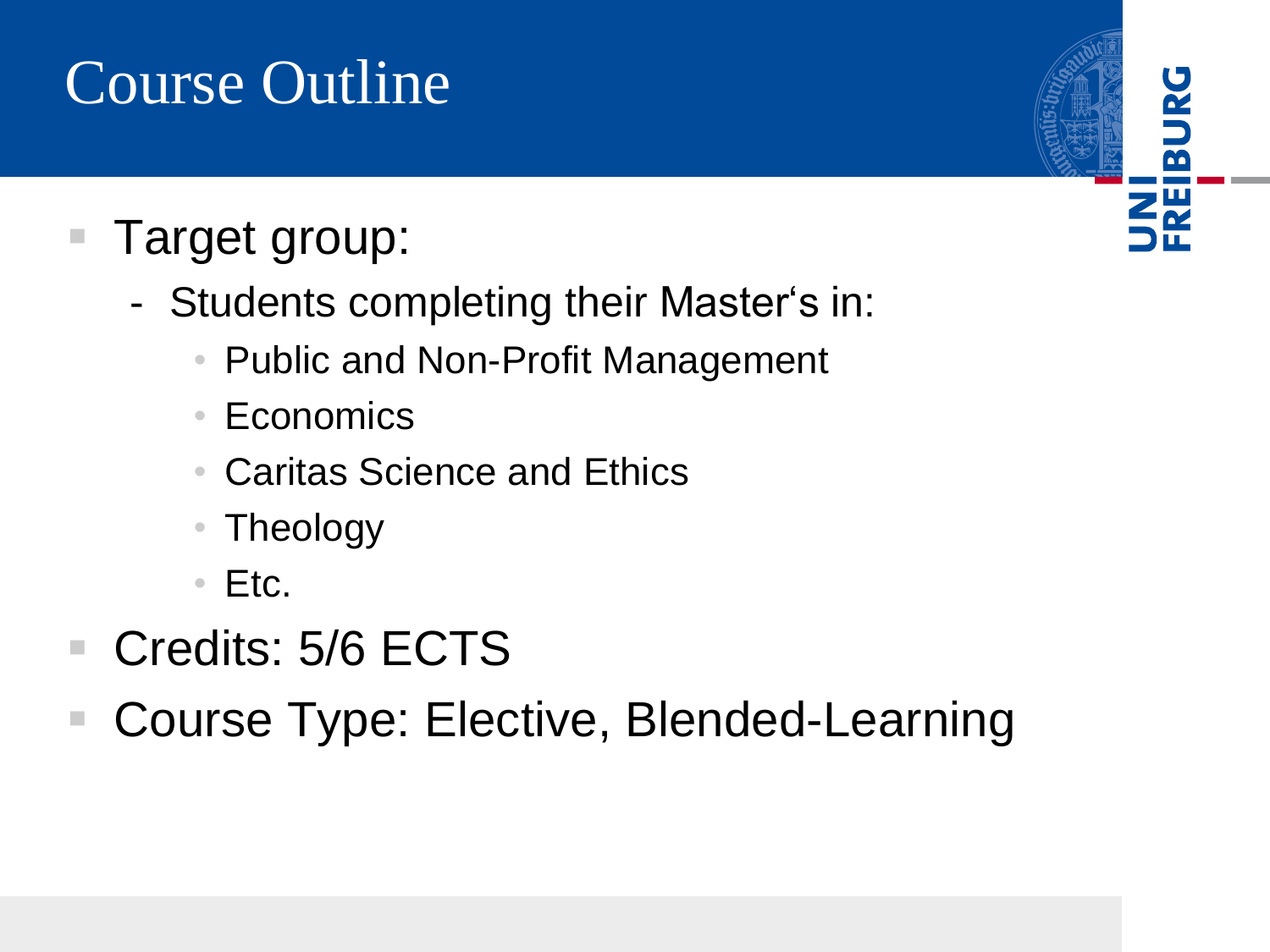## Course Requirements

■ Attendance at one-site course meetings in Freiburg, Strasbourg, Basel

 $\overline{\mathbf{a}}$ 

- Completion of online e-learning modules, including short quizzes and assigments
- In Freiburg: Participation in shadowing with a local leader in the public/non-profit sector
- E-portfolio: included assignments from online elearning modules, journal reflections during the shadowing experience, preparation of a business ethics case study with questions and potential solutions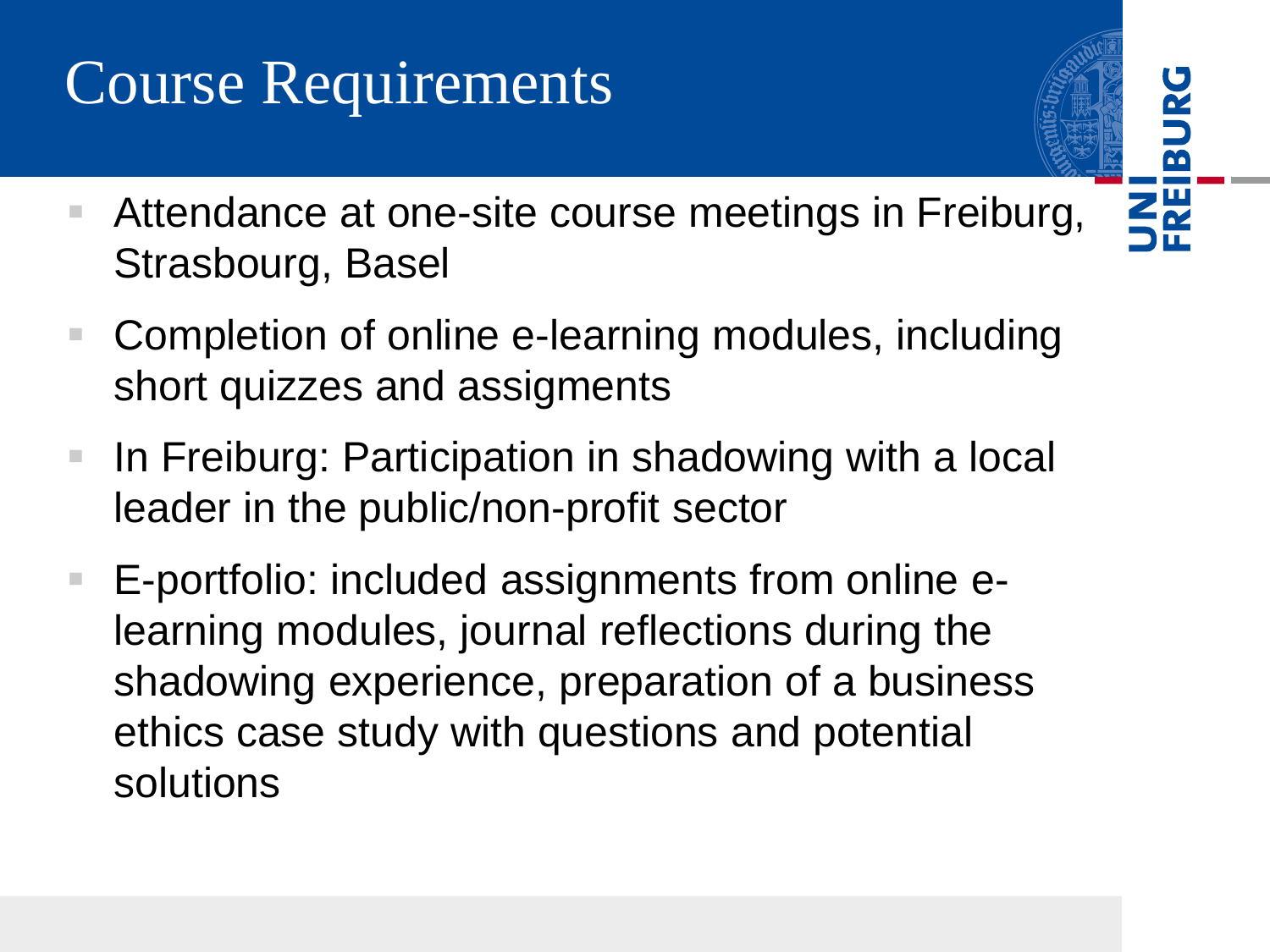

- Start in September/October 2018
- In Freiburg: Shadowing Days in October/November/December 2018

 $\overline{\mathbf{m}}$ 

- Mid-term Meeting in December 2018
- End in February 2019
- Self-directed e-learning modules to be completed between meetings
- Short online meetings (every few weeks)